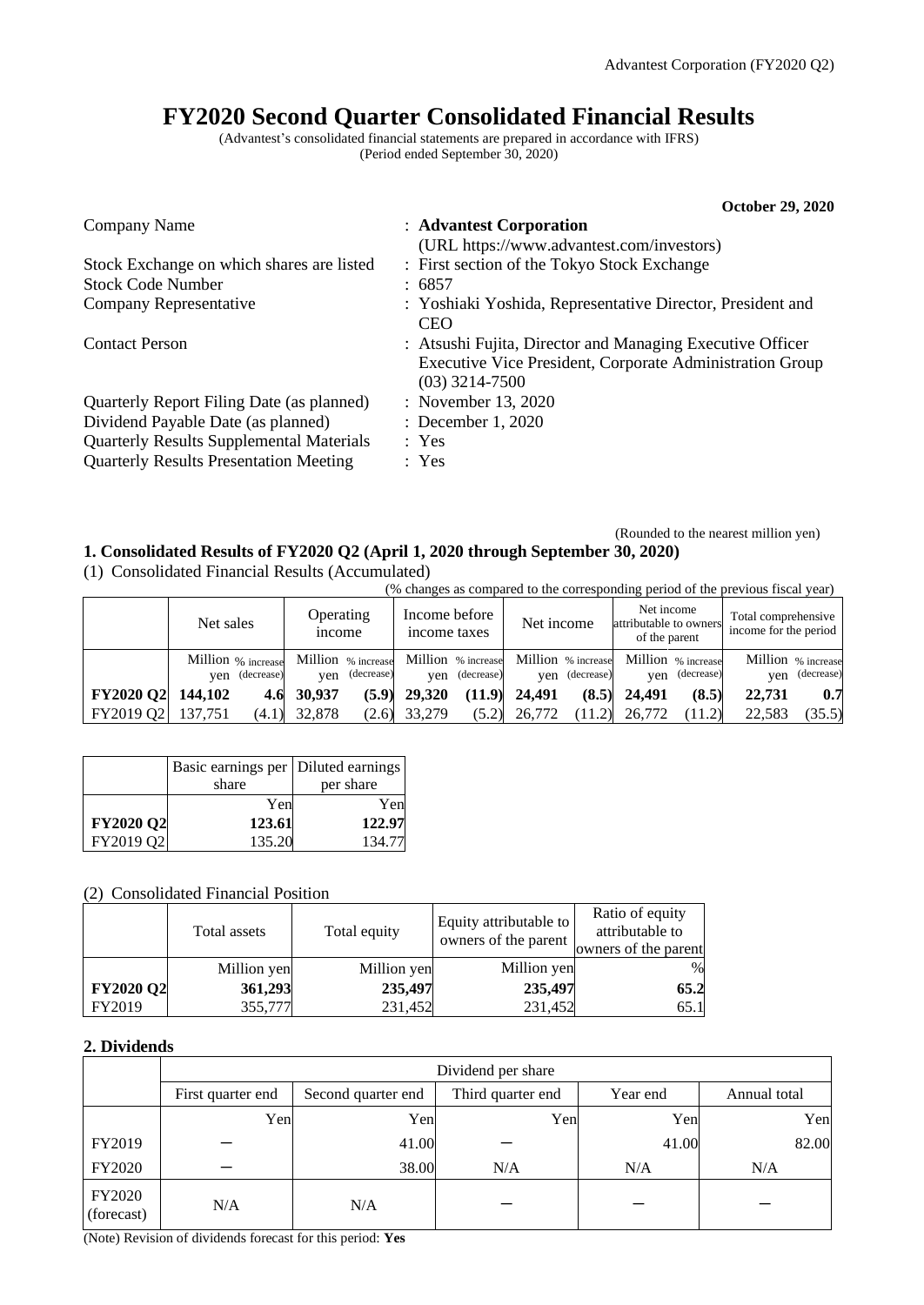(% changes as compared to the previous fiscal year)

### **3. Projected Results for FY2020 (April 1, 2020 through March 31, 2021)**

|        |           |                    |                  |                    |                               |                    |            | o changes as compared to the previous risear year. |         |                                                    |
|--------|-----------|--------------------|------------------|--------------------|-------------------------------|--------------------|------------|----------------------------------------------------|---------|----------------------------------------------------|
|        | Net sales |                    | Operating income |                    | Income before<br>income taxes |                    | Net income |                                                    |         | Net income attributable<br>to owners of the parent |
|        |           | Million % increase |                  | Million % increase |                               | Million % increase |            | Million % increase                                 | Million | % increase                                         |
|        |           | yen (decrease)     | ven              | (decrease)         | ven                           | (decrease)         |            | yen (decrease)                                     | ven     | (decrease)                                         |
| FY2020 | 275,000   | (0.3)              | 52,500           | (10.6)             | 50,900                        | (13.1)             | 42,500     | (20.6)                                             | 42,500  | (20.6)                                             |

(Note) Revision of earnings forecast for this period: **Yes**

For details, please refer to the (4) Near-term Prospects, page 5.

### **4. Others**

- (1) Material changes in subsidiaries during this period (changes in scope of consolidation resulting from changes in subsidiaries): None
- (2) Changes in accounting policies and accounting estimates
	- 1) Changes in accounting policies required by IFRS: None
	- 2) Changes arising from factors other than 1: None
	- 3) Changes in accounting estimates: None
- (3) Number of issued and outstanding share (ordinary share):
	- 1) Number of issued and outstanding share at the end of each fiscal period (including treasury share): FY2020 Q2 199,566,770 shares; FY2019 199,566,770 shares.
	- 2) Number of treasury share at the end of each fiscal period: FY2020 Q2 3,076,297 shares; FY2019 1,152,069 shares.
	- 3) Average number of outstanding share for each period (cumulative term):

FY2020 Q2 198,130,909 shares; FY2019 Q2 198,012,630 shares.

(Note) Advantest's share (FY2020 Q2 694,832 shares, FY2019 537,830 shares), which is being kept as performance share option compensation in trust account, is included in the number of treasury share at the end of each fiscal period. Moreover, the Advantest's share that mentioned above is also included in the treasury share which is deducted during the calculation of average number of outstanding share for each period.

### **Status of Quarterly Review Procedures**

This quarterly financial results report is not subject to quarterly review procedures by independent auditors.

### **Explanation on the Appropriate Use of Future Earnings Projections and Other Special Instructions**

This document contains "forward-looking statements" that are based on Advantest's current expectations, estimates and projections. These forward-looking statements are subject to known and unknown risks, uncertainties and other factors that may cause Advantest's actual results, levels of activities, performance or achievements to be materially different from those expressed or implied by such forward-looking statements. These factors include: (i) changes in demand for the products and services produced and offered by Advantest's customers, including semiconductors, communications services and electronic goods; (ii) circumstances relating to Advantest's investment in technology, including its ability to timely develop products that meet the changing needs of semiconductor manufacturers, communications network equipment and components makers and service providers; (iii) significant changes in the competitive environment in the major markets where Advantest purchases materials, components and supplies for the production of its products or where its products are produced, distributed or sold; and (iv) changes in economic conditions, currency exchange rates or political stability in the major markets where Advantest procures materials, components and supplies for the production of its principal products or where its products are produced, distributed or sold.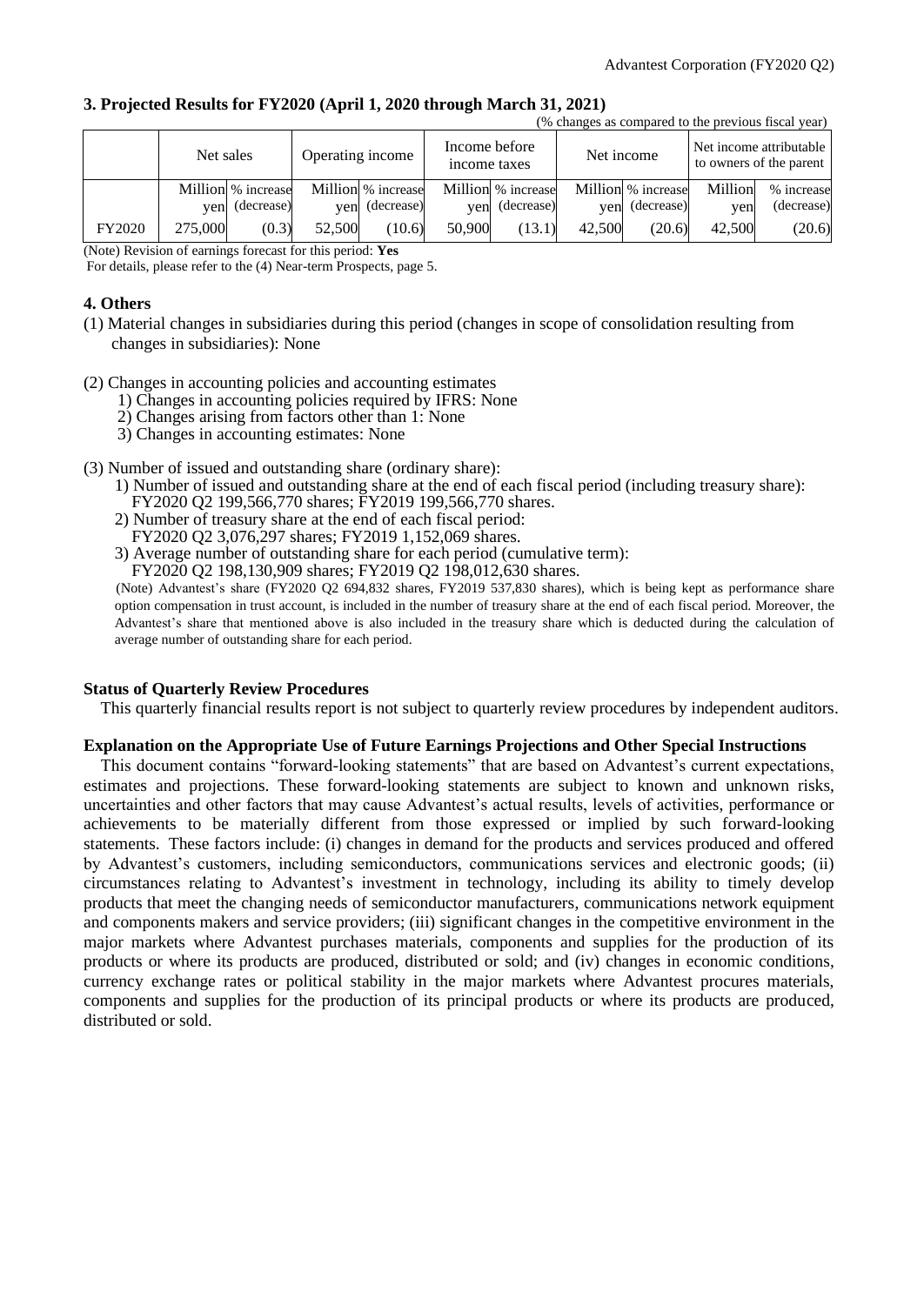## **Contents**

|                                                                                   | P. 2      |
|-----------------------------------------------------------------------------------|-----------|
|                                                                                   | P. 2      |
|                                                                                   | P. 4      |
|                                                                                   | P. 4      |
|                                                                                   | P. 5      |
|                                                                                   | P. 6      |
| (1) Condensed Consolidated Statement of Financial Position ······················ | $P_{0.6}$ |
| (2) Condensed Consolidated Statement of Profit or Loss and Condensed Consolidated |           |
|                                                                                   | P. 8      |
|                                                                                   | P. 11     |
| (4) Condensed Consolidated Statement of Cash Flows                                | P. 12     |
| (5) Notes to the Condensed Consolidated Financial Statements                      | P. 13     |
|                                                                                   | P. 13     |
|                                                                                   | P. 13     |
| FY2020 Second Quarter Consolidated Financial Results Overview ··················  | P. 15     |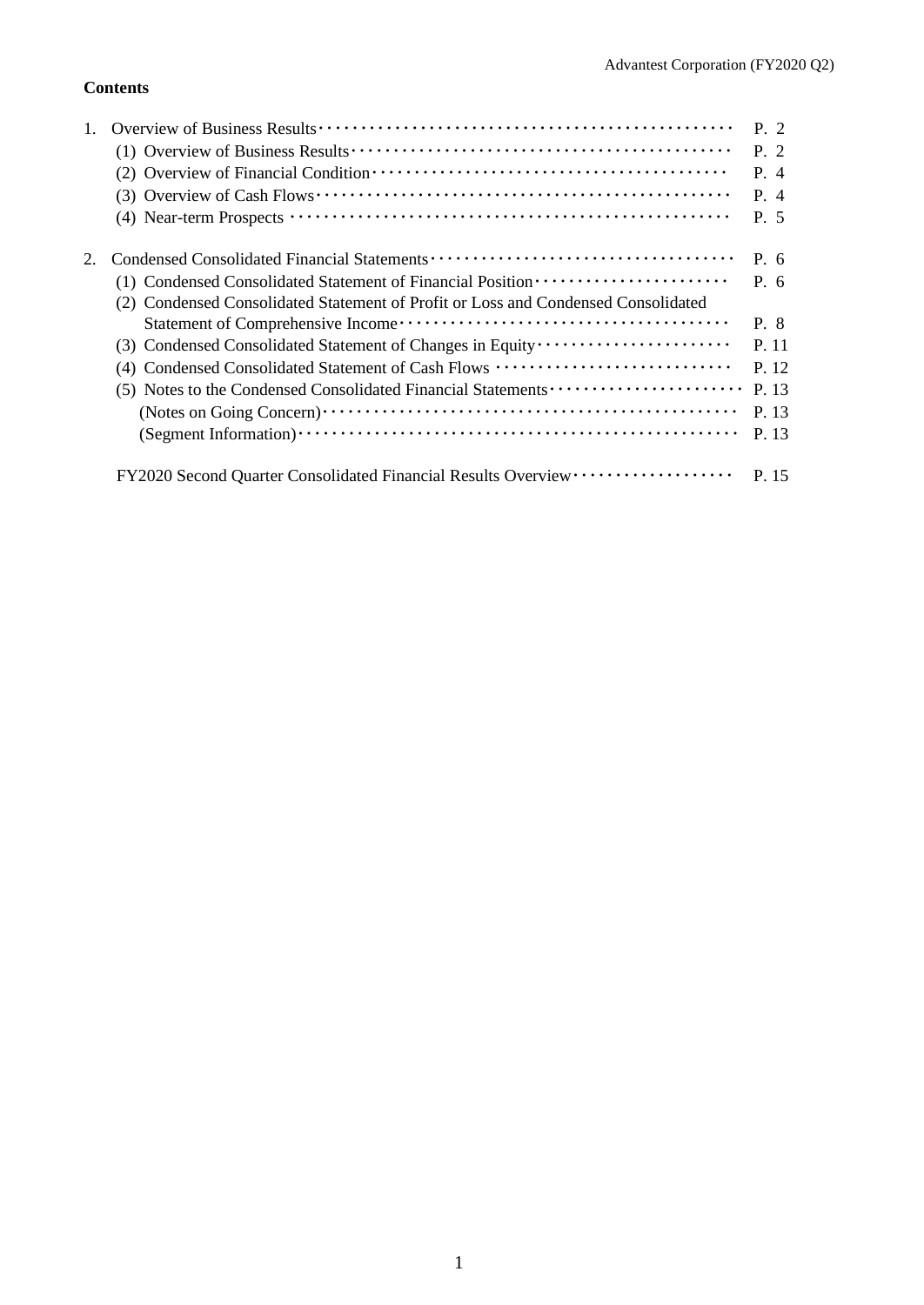### 1. Overview of Business Results

### (1) Overview of Business Results

Consolidated Financial Results of FY2020 Q2 (April 1, 2020 through September 30, 2020)

|                            |                                        |                                        | (in billion yen)                                                                                    |
|----------------------------|----------------------------------------|----------------------------------------|-----------------------------------------------------------------------------------------------------|
|                            | Six months ended<br>September 30, 2019 | Six months ended<br>September 30, 2020 | As compared to the<br>corresponding period of<br>the previous<br>fiscal year<br>increase (decrease) |
| Orders received            | 124.2                                  | 125.6                                  | 1.1%                                                                                                |
| Net sales                  | 137.8                                  | 144.1                                  | 4.6%                                                                                                |
| Operating income           | 32.9                                   | 30.9                                   | $(5.9\%)$                                                                                           |
| Income before income taxes | 33.3                                   | 29.3                                   | $(11.9\%)$                                                                                          |
| Net income                 | 26.8                                   | 24.5                                   | $(8.5\%)$                                                                                           |

During Advantest's second quarter ended September 30, 2020, the global economy faced a severe contraction due to the worldwide COVID-19 pandemic. Although governments are making efforts to salvage their economies, struggling to balance economic activities and infection control measures, a historic global contraction is still expected in 2020.

In the semiconductor test equipment market, demand for memory test systems and SoC test systems for devices used in data centers and game consoles increased against the backdrop of the worldwide adoption of remote work and growth in home consumption due to lockdowns. Thanks to Advantest's broad customer base and diverse product portfolio, the company was able to capture this growth, driving strong business performance in these areas. On the other hand, new US restrictions on trade with a major Chinese smartphone maker led customers in related fields to extend their wait-and-see stance on new investment. Final demand in areas such as automobiles and industrial equipment also weakened due to COVID-19 lockdowns and other restrictions on movement.

As a result, orders received were (Y) 125.6 billion (1.1% increase in comparison to the corresponding period in the previous fiscal year) and sales were (Y) 144.1 billion (4.6% increase in comparison to the corresponding period in the previous fiscal year). In terms of profit, operating income was (Y) 30.9 billion (5.9% decrease in comparison to the corresponding period in the previous fiscal year) due to a decline in the proportion of products with a high gross profit margin in Advantest's sales mix. Operating income for the first half of the current fiscal year includes a one-time gain on a business transfer of approximately (Y) 2.5 billion. Income before income taxes was (Y) 29.3 billion (11.9% decrease in comparison to the corresponding period in the previous fiscal year) and quarterly net income was (Y) 24.5 billion (8.5% decrease in comparison to the corresponding period in the previous fiscal year) due to higher foreign exchange losses resulting from the appreciation of the euro against USD. Average currency exchange rates for the six month period ended September 30, 2020 were 1 USD to 107 JPY (109 JPY in the corresponding period of the previous fiscal year) and 1 EUR to 120 JPY (123 JPY in the corresponding period). The percentage of net sales to overseas customers was 95.5% (95.8% in the corresponding period in the previous fiscal year).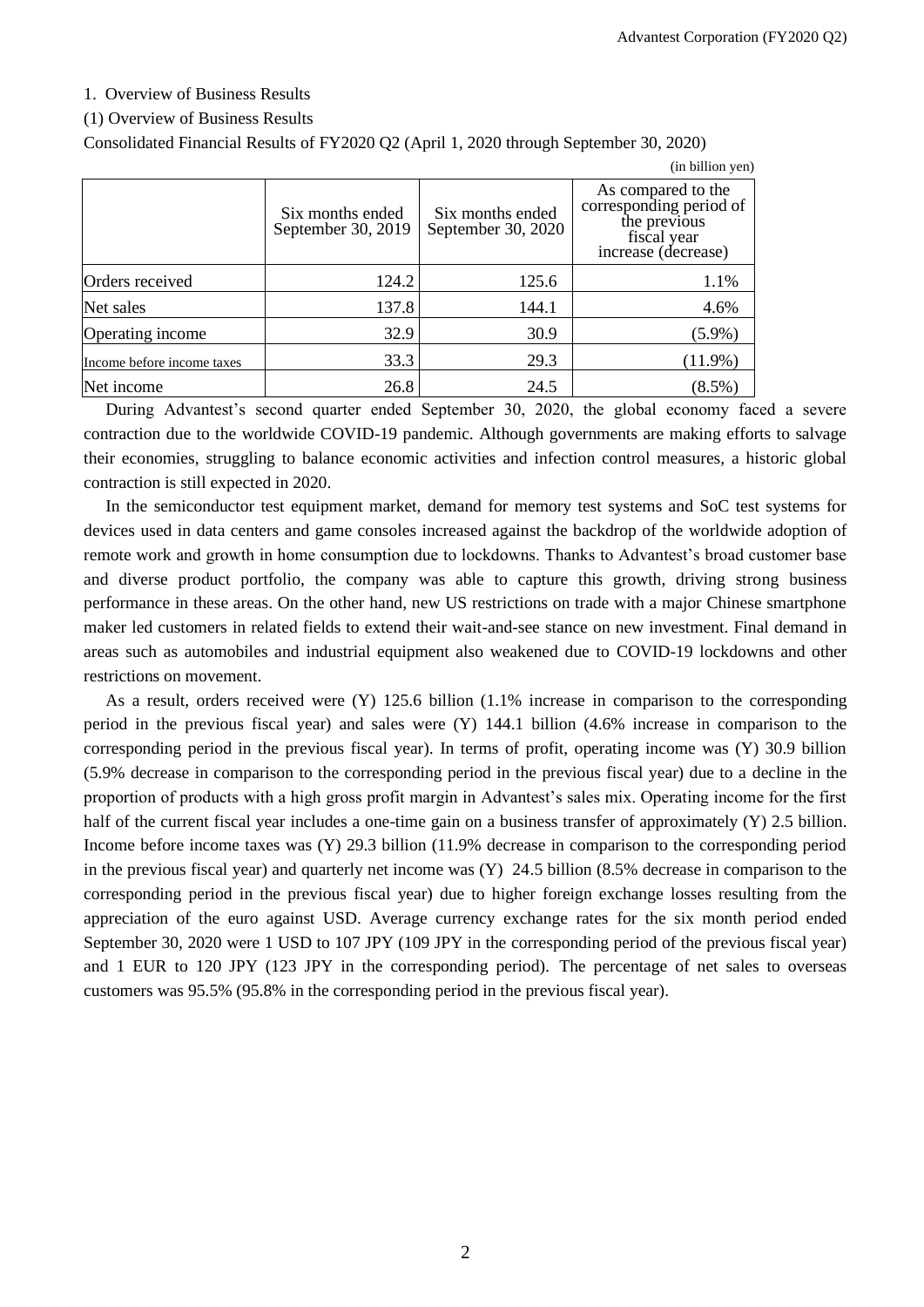Conditions of business segments are described below.

|                 |                                        |                                        | (in billion yen)                                                                                    |
|-----------------|----------------------------------------|----------------------------------------|-----------------------------------------------------------------------------------------------------|
|                 | Six months ended<br>September 30, 2019 | Six months ended<br>September 30, 2020 | As compared to the<br>corresponding period of<br>the previous<br>fiscal year<br>increase (decrease) |
| Orders received | 93.0                                   | 87.2                                   | $(6.2\%)$                                                                                           |
| Net sales       | 102.9                                  | 89.8                                   | (12.7%)                                                                                             |
| Segment income  | 36.4                                   | 24.8                                   | $(31.8\%)$                                                                                          |

<Semiconductor and Component Test System Segment>

In this segment, demand for SoC test systems from the smartphone-related supply chain affected by exacerbated friction between the United States and China decreased significantly. On the other hand, test demand for SoC semiconductors for HPC (high-performance computing) applications remained firm throughout the first half amidst the widespread adoption of remote work and the growth of home consumption, while higher smartphone performance requirements drove growth in orders for SoC test systems for devices such as image sensors, display driver ICs, and application processors. Sales of memory test systems also continued to be strong, with demand centered on high-performance memory devices for servers and game consoles.

As a result of the above, orders received were (Y) 87.2 billion (6.2% decrease in comparison to the corresponding period in the previous fiscal year), net sales were (Y) 89.8 billion (12.7% decrease in comparison to the corresponding period in the previous fiscal year), and segment income was (Y) 24.8 billion (31.8% decrease in comparison to the corresponding period in the previous fiscal year).

 $\langle$  Mechatronics System Segment $\langle$ 

|                       |                                        |                                        | (in billion yen)                                                                                    |
|-----------------------|----------------------------------------|----------------------------------------|-----------------------------------------------------------------------------------------------------|
|                       | Six months ended<br>September 30, 2019 | Six months ended<br>September 30, 2020 | As compared to the<br>corresponding period of<br>the previous<br>fiscal year<br>increase (decrease) |
| Orders received       | 14.0                                   | 17.7                                   | 26.3%                                                                                               |
| Net sales             | 16.0                                   | 20.4                                   | 27.5%                                                                                               |
| Segment income (loss) | (1.6)                                  | 3.6                                    |                                                                                                     |

In this segment, sales of device interface products, which are closely correlated with the memory test business, grew as demand for memory test systems expanded. In addition, a gain of approximately (Y) 2.5 billion from the transfer of Advantest's probe card business was included in this segment's second-quarter profits.

As a result of the above, orders received were (Y) 17.7 billion (26.3% increase in comparison to the corresponding period in the previous fiscal year), net sales were (Y) 20.4 billion (27.5% increase in comparison to the corresponding period in the previous fiscal year), and segment income was  $(Y)$  3.6 billion  $((Y)$  5.2 billion improvement in comparison to the corresponding period in the previous fiscal year).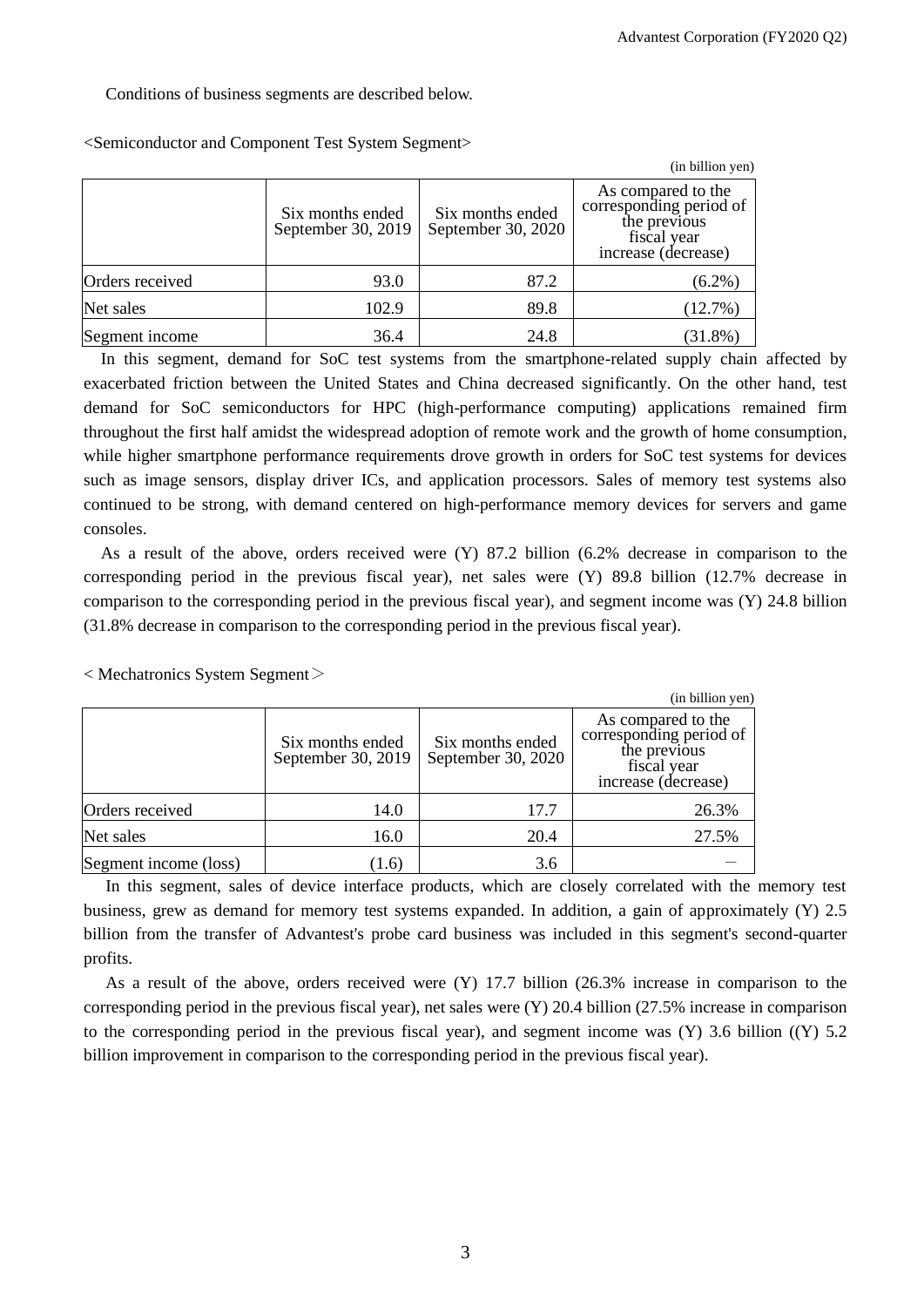### <Services, Support and Others Segment>

|                 |                                        |                                        | (in billion yen)                                                                                    |
|-----------------|----------------------------------------|----------------------------------------|-----------------------------------------------------------------------------------------------------|
|                 | Six months ended<br>September 30, 2019 | Six months ended<br>September 30, 2020 | As compared to the<br>corresponding period of<br>the previous<br>fiscal year<br>increase (decrease) |
| Orders received | 17.2                                   | 21.1                                   | 22.4%                                                                                               |
| Net sales       | 18.9                                   | 34.2                                   | 81.5%                                                                                               |
| Segment income  | 2.1                                    | 7.0                                    | 3.3 times                                                                                           |

In this segment, the system level test business, which handles the products of Essai Inc., acquired in January 2020, and Advantest's SoC system level test systems, among other products, is growing strongly across the board amidst active data center investment and higher smartphone performance requirements.

As a result of the above, orders received were (Y) 21.1 billion (22.4% increase in comparison to the corresponding period in the previous fiscal year), net sales were (Y) 34.2 billion (81.5% increase in comparison to the corresponding period in the previous fiscal year), and segment income was (Y) 7.0 billion (3.3 times increase in comparison to the corresponding period in the previous fiscal year).

### (2) Overview of Financial Condition

Total assets at September 30, 2020 amounted to (Y) 361.3 billion, an increase of (Y) 5.5 billion compared to the fiscal year ended March 31, 2020. This was primarily attributable to an increase of (Y) 6.6 billion in other financial assets due to an increase in invested securities, (Y) 6.2 billion in inventories, and (Y) 2.1 billion in goodwill and intangible assets offset by a decrease of (Y) 8.7 billion in cash and cash equivalents. The amount of total liabilities was (Y) 125.8 billion, an increase of (Y) 1.5 billion compared to the fiscal year ended March 31, 2020. This was primarily attributable to an increase of (Y) 2.5 billion in deferred tax liabilities, (Y) 1.8 billion in other current liabilities primarily due to an increase of advance receipt, and (Y) 1.5 billion in retirement benefit liabilities offset by a decrease of (Y) 3.7 billion in trade and other payables. Total equity was (Y) 235.5 billion. Ratio of equity attributable to owners of the parent was 65.2%, an increase of 0.1 percentage points from March 31, 2020.

### (3) Overview of Cash Flows

Cash and cash equivalents held at September 30, 2020 were (Y) 119.0 billion, a decrease of (Y) 8.7 billion from March 31, 2020. Significant cash flows during the six-month period of this fiscal year and details are described below.

Net cash provided by operating activities was (Y) 24.4 billion (net cash inflow of (Y) 29.9 billion in the corresponding period of the previous fiscal year). This amount was primarily attributable to an increase of (Y) 6.3 billion in inventories and adjustments of non-cash items such as depreciation and amortization in addition to the income before income taxes of (Y) 29.3 billion.

Net cash used in investing activities was (Y) 9.8 billion (net cash outflow of (Y) 3.1 billion in the corresponding period of the previous fiscal year). This amount was primarily attributable to purchase of equity instruments of  $(Y)$  6.8 billion, and purchases of property, plant and equipment in the amount of  $(Y)$  5.8 billion, and proceeds from transfer of business of (Y) 3.3 billion.

Net cash used in financing activities was (Y) 22.4 billion (net cash outflow of (Y) 9.1 billion in the corresponding period of the previous fiscal year). This amount was primarily attributable to purchase of treasury shares of (Y) 13.9 billion, and dividends paid of (Y) 8.1 billion.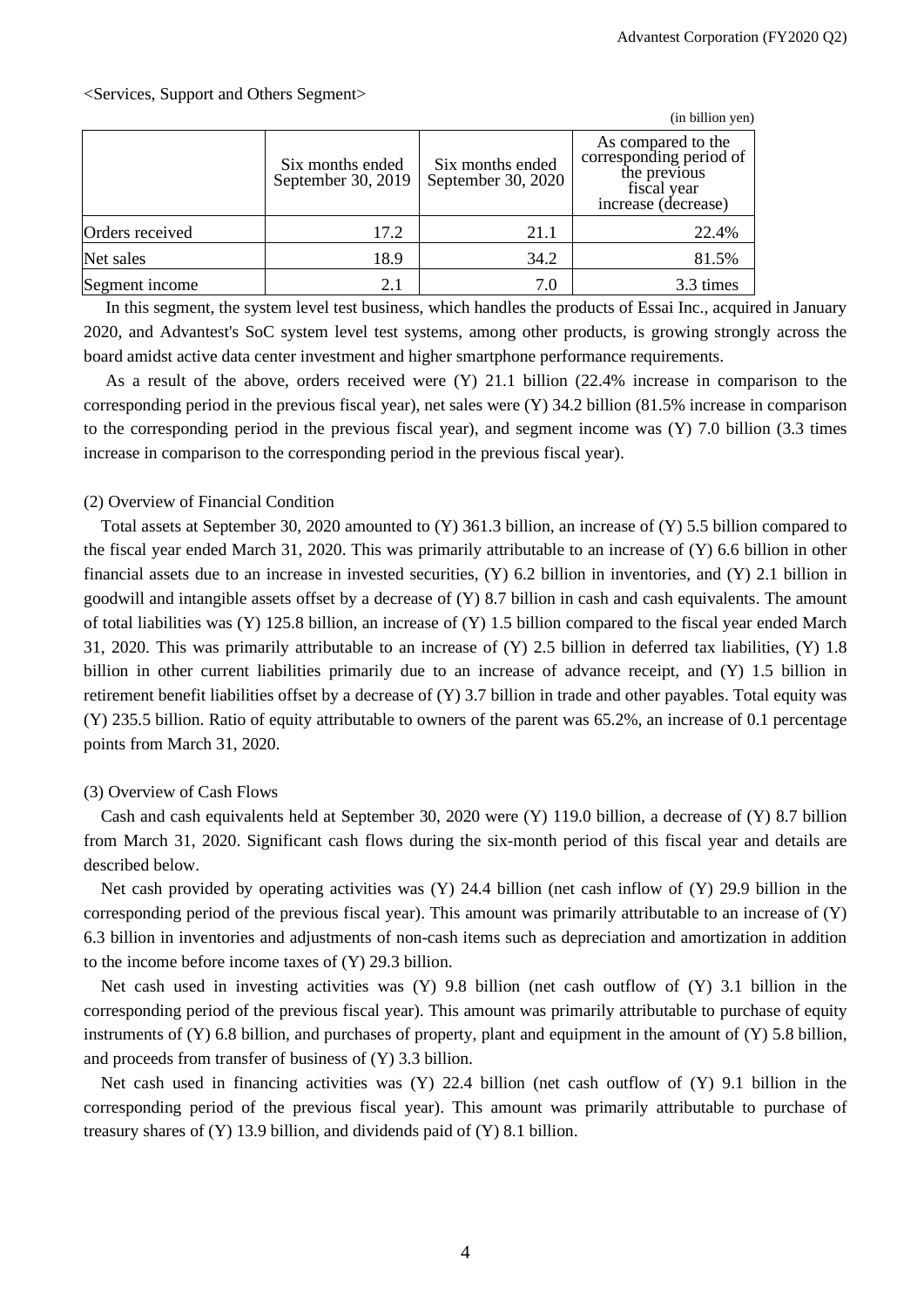#### (4) Near-term Prospects

In terms of the outlook for Advantest's semiconductor and component test system business, which drives the company's business performance, demand for SoC test systems has turned around from the same period in the previous fiscal year, when 5G-related demand underpinned market strength. Escalating US-China conflict has also contributed to the continuing severity of the business environment. Since the first quarter, customers in the supply chain closely related to the large Chinese smartphone maker affected by tighter US trade regulations have continued to take a cautious attitude toward investment in test equipment, likely depressing annual sales of SoC test systems below the level of the previous fiscal year. However, against the backdrop of intensifying competition among smartphone manufacturers, SoC test customers have recovered their motivation to invest, driving higher-than-expected demand for test equipment for image sensors and display driver ICs.

Sales of memory test systems are expected to decline in the second half on the rebound from the aggressive investment by several major customers that has continued for the past few quarters. However, given the ongoing demand associated with memory semiconductor performance improvements, Advantest anticipates that customer interest will remain robust.

Based on this market outlook and the progress of Advantest's business results for the cumulative second quarter, the company has revised its consolidated financial forecasts for the current consolidated fiscal year as follows. Orders received,  $(Y)$  260.0 billion (was  $(Y)$  240.0 billion); sales,  $(Y)$  275.0 billion (was  $(Y)$  260.0 billion); operating income, (Y) 52.5 billion (was (Y) 45.0 billion); income before income taxes, (Y) 50.9 billion (was (Y) 44.4 billion); net income, (Y) 42.5 billion (was (Y) 35.8 billion). The forecasted exchange rates for the second half of the current consolidated fiscal year are 1 USD to 105 JPY and 1 EUR to 120 JPY, unchanged from the rates assumed in the previous forecast announced in July.

Regarding the impact of the COVID-19 pandemic on Advantest, the operational obstacles caused by lockdowns and other restrictions on movement have almost vanished. In terms of the market impact, demand for SoC test systems for devices used in automobiles and industrial equipment, whose expected market recovery has been pushed out by COVID-19, continues to be weak, while memory test system demand is increasing amidst the worldwide shift to remote work, and is expected to exceed the corresponding period in the previous year. Overall, the impact of the COVID-19 pandemic on Advantest's business performance has been roughly neutral so far.

However, given that the global economy may slow down again due to a "second wave" of COVID-19, and admitting that the future of US-China economic relations is extremely difficult to predict, Advantest has identified agile responsiveness to changes in the external environment as its top priority for the current fiscal year, and will attentively address the difficulties it currently faces.

As mentioned above, Advantest considers that the present market contraction represents a phase that does not imply any need for change in the company's medium- to long-term growth strategy. The digital transformation led by 5G commercialization will continue to stimulate demand expansion over the medium to long term for semiconductors with higher performance and higher reliability, and this macrotrend is expected to create additional business opportunities for Advantest as customers experience greater need for higher valueadded semiconductor test solutions.

On this long-term perspective, Advantest is focused not only on strengthening the company's existing businesses such as testing at the wafer level and package level, but has also entered the field of system / module level test solutions, and plans to expand its solutions in the data analytics sector by utilizing data for semiconductor process analysis. Going forward, Advantest will continue to strive to achieve sales of (Y) 300.0- 400.0 billion, the level set as the goal of its "Grand Design" mid- to long-term management policy ending in FY2027.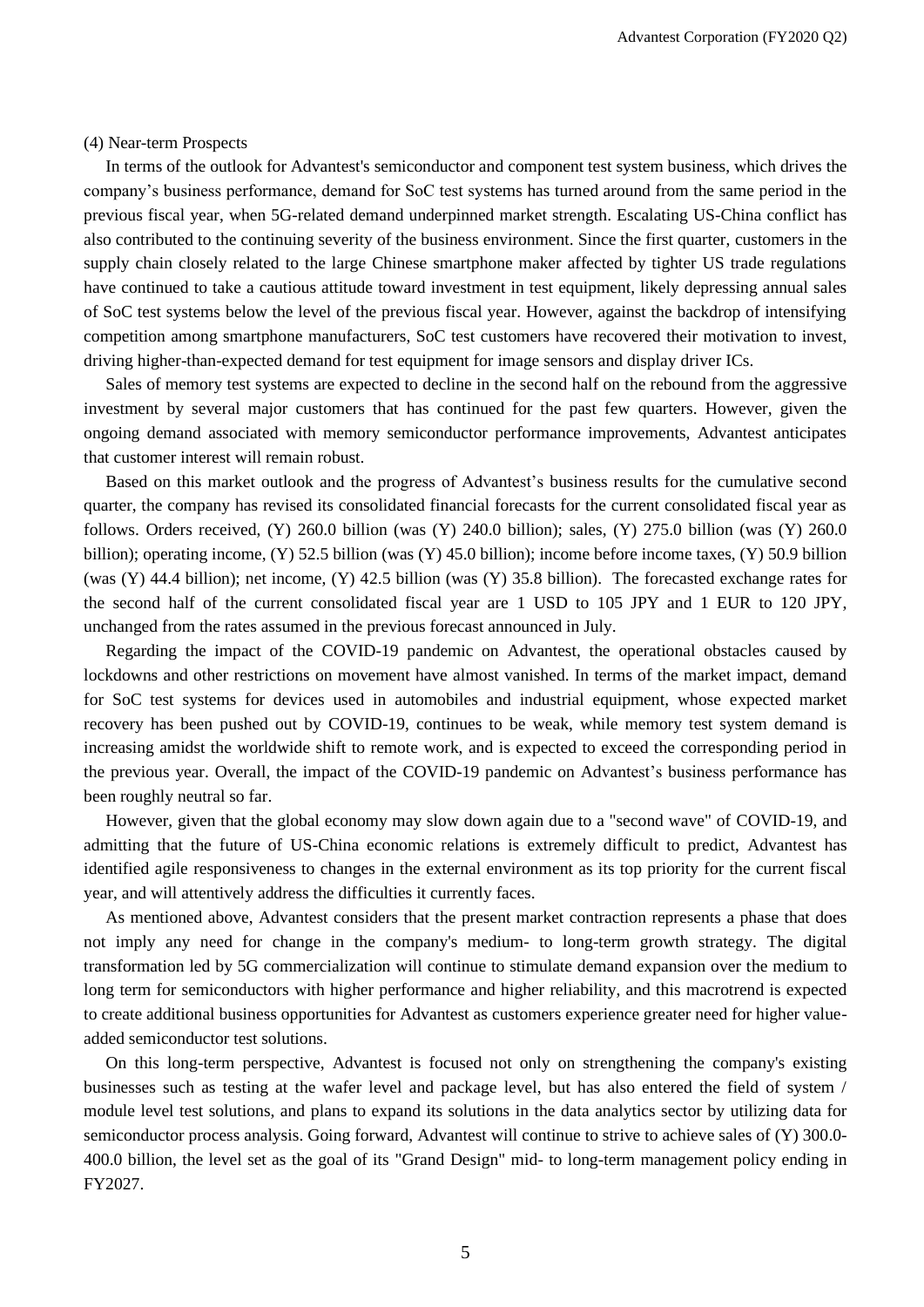## 2. Condensed Consolidated Financial Statements

(1) Condensed Consolidated Statement of Financial Position

|                                     |                         | Millions of Yen             |
|-------------------------------------|-------------------------|-----------------------------|
|                                     | As of<br>March 31, 2020 | As of<br>September 30, 2020 |
|                                     |                         |                             |
| Assets                              |                         |                             |
| Current assets                      |                         |                             |
| Cash and cash equivalents           | 127,703                 | 119,012                     |
| Trade and other receivables         | 46,426                  | 44,379                      |
| Inventories                         | 58,943                  | 65,122                      |
| Other current assets                | 6,871                   | 8,370                       |
| Subtotal                            | 239,943                 | 236,883                     |
| Assets held for sale                | 199                     | 199                         |
| Total current assets                | 240,142                 | 237,082                     |
| Non-current assets                  |                         |                             |
| Property, plant and equipment, net  | 35,072                  | 36,769                      |
| Right-of-use assets                 | 11,184                  | 10,306                      |
| Goodwill and intangible assets, net | 51,025                  | 53,075                      |
| Other financial assets              | 2,867                   | 9,492                       |
| Deferred tax assets                 | 15,351                  | 14,214                      |
| Other non-current assets            | 136                     | 355                         |
| Total non-current assets            | 115,635                 | 124,211                     |
| Total assets                        | 355,777                 | 361,293                     |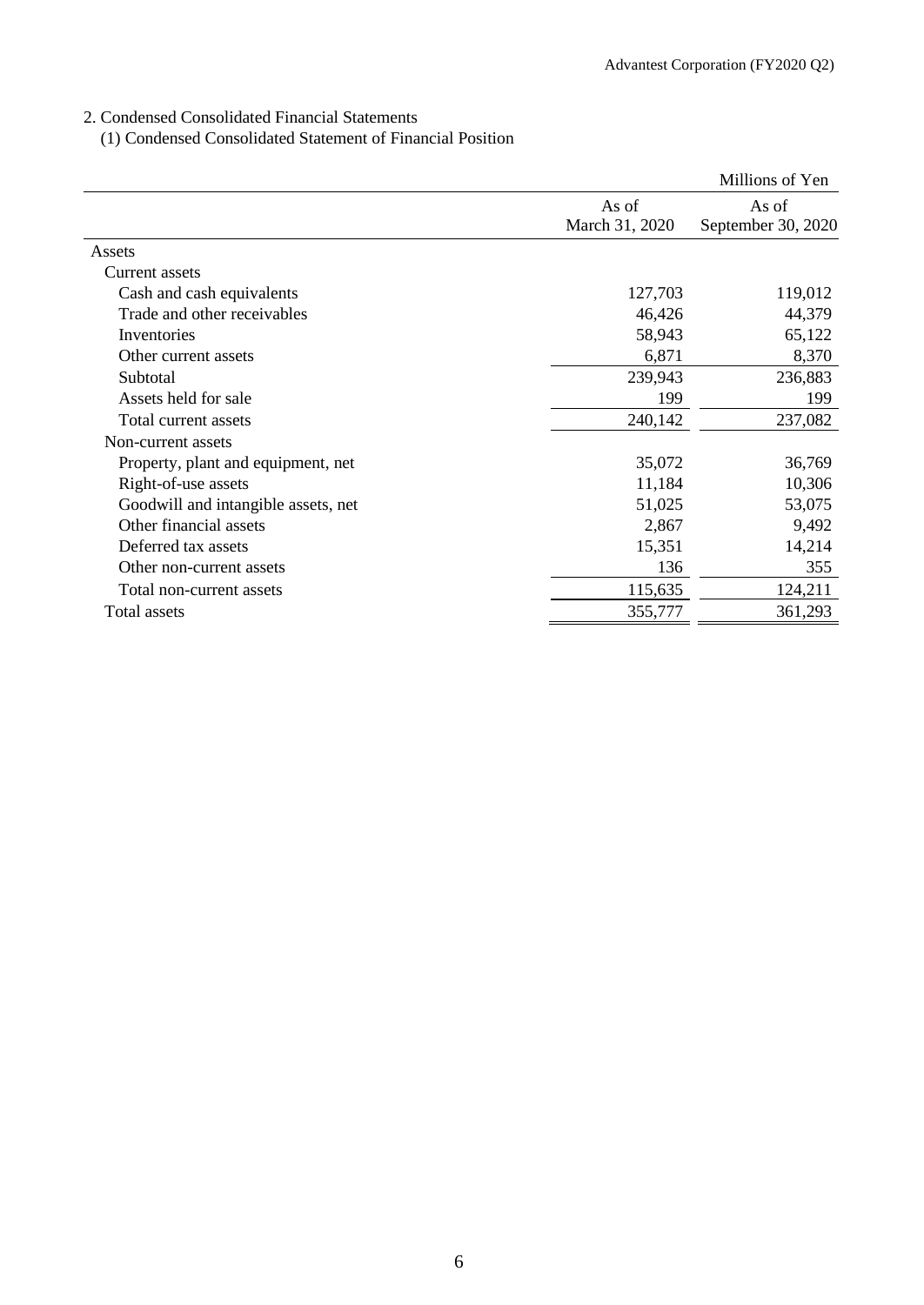|                                |                | Millions of Yen    |
|--------------------------------|----------------|--------------------|
|                                | As of          | As of              |
|                                | March 31, 2020 | September 30, 2020 |
| Liabilities and Equity         |                |                    |
| Liabilities                    |                |                    |
| <b>Current liabilities</b>     |                |                    |
| Trade and other payables       | 46,660         | 42,948             |
| Income tax payables            | 7,793          | 7,634              |
| Provisions                     | 3,335          | 3,536              |
| Lease liabilities              | 2,275          | 2,311              |
| Other financial liabilities    | 1,892          | 2,045              |
| Other current liabilities      | 8,582          | 10,375             |
| Total current liabilities      | 70,537         | 68,849             |
| Non-current liabilities        |                |                    |
| Lease liabilities              | 9,013          | 8,138              |
| Retirement benefit liabilities | 40,622         | 42,089             |
| Deferred tax liabilities       | 1,563          | 4,099              |
| Other non-current liabilities  | 2,590          | 2,621              |
| Total non-current liabilities  | 53,788         | 56,947             |
| <b>Total liabilities</b>       | 124,325        | 125,796            |
| Equity                         |                |                    |
| Share capital                  | 32,363         | 32,363             |
| Share premium                  | 43,550         | 43,913             |
| Treasury shares                | (4,179)        | (14, 554)          |
| Retained earnings              | 159,803        | 175,620            |
| Other components of equity     | (85)           | (1, 845)           |
| Total equity attributable to   |                |                    |
| owners of the parent           | 231,452        | 235,497            |
| Total equity                   | 231,452        | 235,497            |
| Total liabilities and equity   | 355,777        | 361,293            |
|                                |                |                    |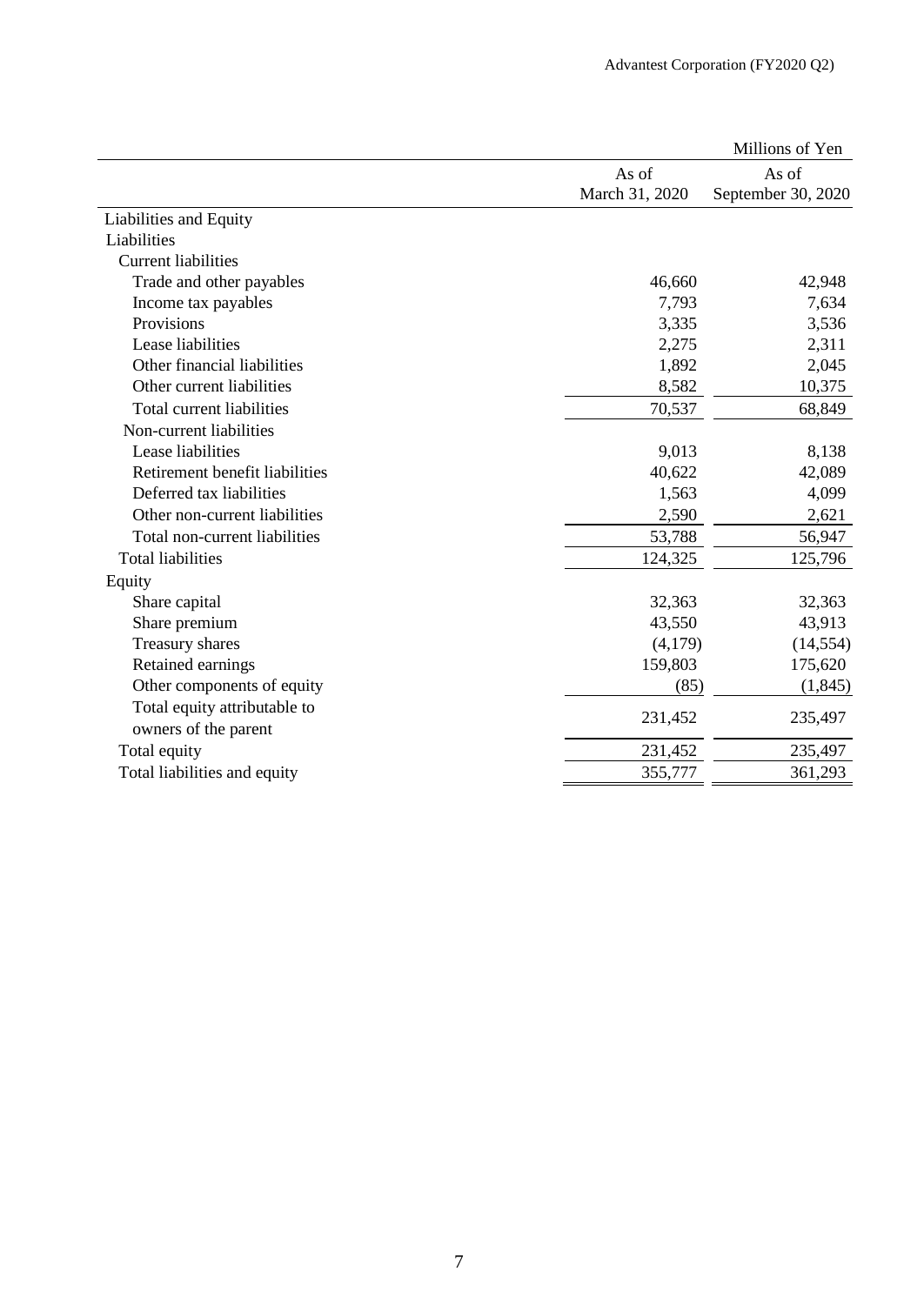(2) Condensed Consolidated Statement of Profit or Loss and Condensed Consolidated Statement of Comprehensive Income

Condensed Consolidated Statement of Profit or Loss

|                                                 |                                        | Millions of Yen                        |
|-------------------------------------------------|----------------------------------------|----------------------------------------|
|                                                 | Six months ended<br>September 30, 2019 | Six months ended<br>September 30, 2020 |
| Net sales                                       | 137,751                                | 144,102                                |
| Cost of sales                                   | (57, 380)                              | (64, 476)                              |
| Gross profit                                    | 80,371                                 | 79,626                                 |
| Selling, general and<br>administrative expenses | (47, 569)                              | (51,253)                               |
| Other income                                    | 117                                    | 2,646                                  |
| Other expenses                                  | (41)                                   | (82)                                   |
| Operating income                                | 32,878                                 | 30,937                                 |
| Financial income                                | 476                                    | 78                                     |
| Financial expenses                              | (75)                                   | (1,695)                                |
| Income before income taxes                      | 33,279                                 | 29,320                                 |
| Income taxes                                    | (6,507)                                | (4,829)                                |
| Net income                                      | 26,772                                 | 24,491                                 |
| Net income attributable to:                     |                                        |                                        |
| Owners of the parent                            | 26,772                                 | 24,491                                 |
| Earnings per share:                             | Yen                                    | Yen                                    |
| <b>Basic</b>                                    | 135.20                                 | 123.61                                 |
| Diluted                                         | 134.77                                 | 122.97                                 |
|                                                 |                                        |                                        |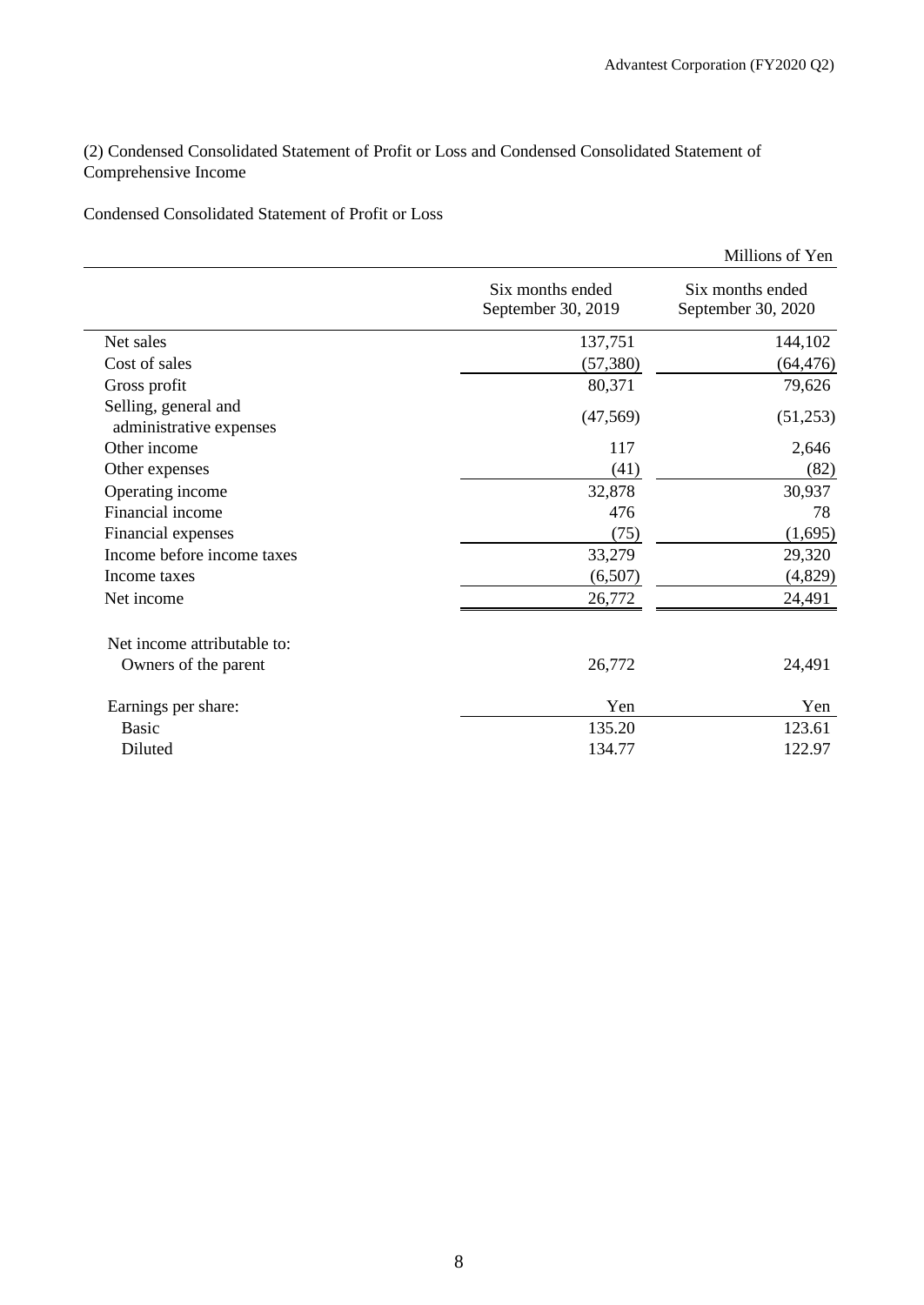|                                                 | Three months ended<br>September 30, 2019 | Three months ended<br>September 30, 2020 |
|-------------------------------------------------|------------------------------------------|------------------------------------------|
| Net sales                                       | 71,586                                   | 77,377                                   |
| Cost of sales                                   | (30, 566)                                | (35,704)                                 |
| Gross profit                                    | 41,020                                   | 41,673                                   |
| Selling, general and<br>administrative expenses | (23, 354)                                | (26, 721)                                |
| Other income                                    | 74                                       | 2,574                                    |
| Other expenses                                  | (22)                                     | (47)                                     |
| Operating income                                | 17,718                                   | 17,479                                   |
| Financial income                                | 650                                      | 32                                       |
| Financial expenses                              | (38)                                     | (1,086)                                  |
| Income before income taxes                      | 18,330                                   | 16,425                                   |
| Income taxes                                    | (3,642)                                  | (2, 484)                                 |
| Net income                                      | 14,688                                   | 13,941                                   |
| Net income attributable to:                     |                                          |                                          |
| Owners of the parent                            | 14,688                                   | 13,941                                   |
| Earnings per share:                             | Yen                                      | Yen                                      |
| <b>Basic</b>                                    | 74.13                                    | 70.48                                    |
| Diluted                                         | 73.84                                    | 70.12                                    |

## Millions of Yen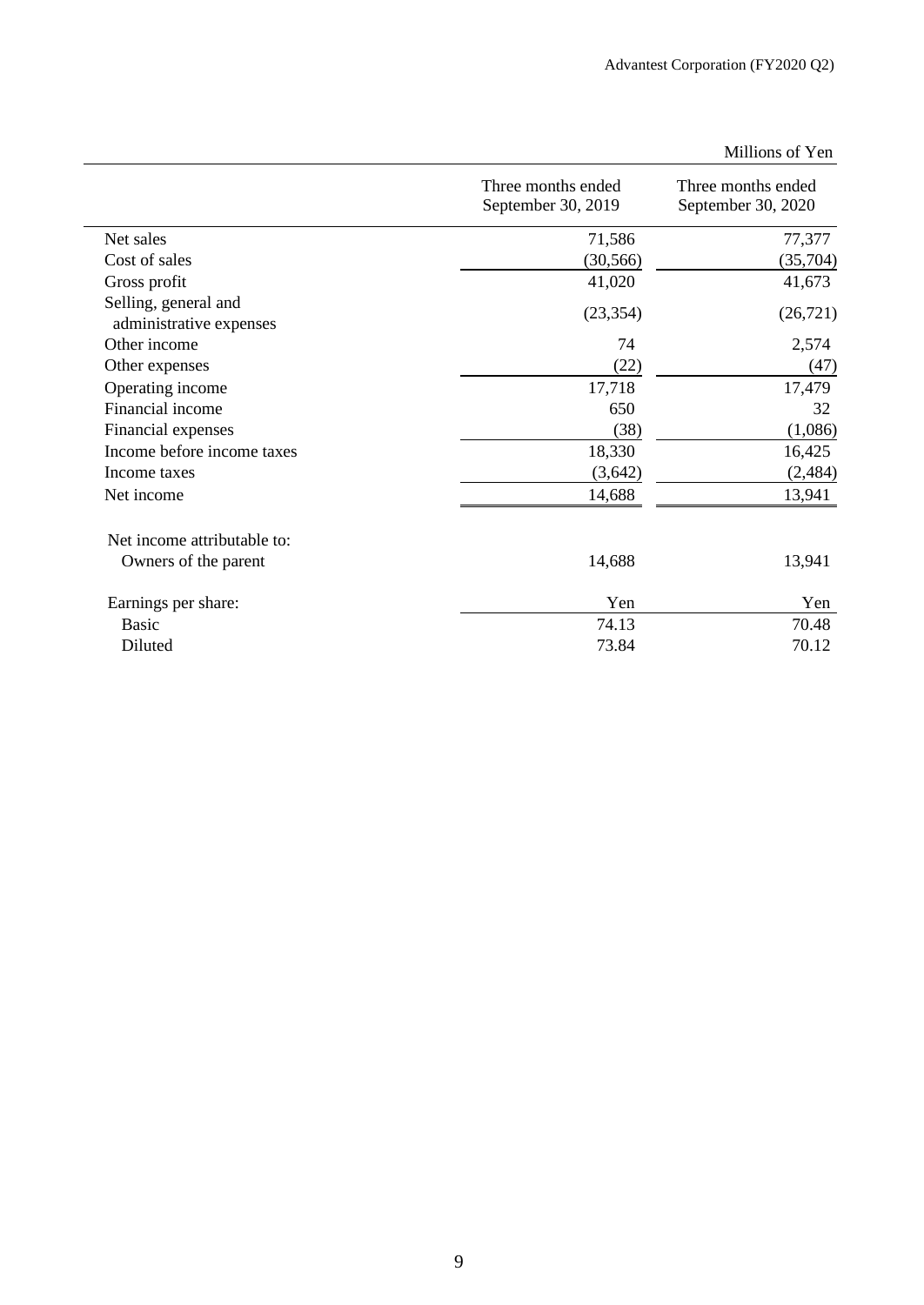|                                                               |                                        | Millions of Yen                        |
|---------------------------------------------------------------|----------------------------------------|----------------------------------------|
|                                                               | Six months ended<br>September 30, 2019 | Six months ended<br>September 30, 2020 |
| Net income                                                    | 26,772                                 | 24,491                                 |
| Other comprehensive income (loss), net of tax                 |                                        |                                        |
| Items that will not be reclassified to profit or loss         |                                        |                                        |
| Net change in fair value measurements of equity instruments   | (17)                                   | (333)                                  |
| at fair value through other comprehensive income              |                                        |                                        |
| Items that may be subsequently reclassified to profit or loss |                                        |                                        |
| Exchange differences on translation of foreign operations     | (4,172)                                | (1, 427)                               |
| Total other comprehensive income (loss)                       | (4,189)                                | (1,760)                                |
| Total comprehensive income for the period                     | 22,583                                 | 22,731                                 |
| Comprehensive income attributable to:                         |                                        |                                        |
| Owners of the parent                                          | 22,583                                 | 22,731                                 |
|                                                               |                                        |                                        |
|                                                               |                                        | Millions of Yen                        |
|                                                               | Three months ended                     | Three months ended                     |
|                                                               | September 30, 2019                     | September 30, 2020                     |
| Net income                                                    | 14,688                                 | 13,941                                 |
| Other comprehensive income (loss), net of tax                 |                                        |                                        |

## Condensed Consolidated Statement of Comprehensive Income

| Other comprehensive income (loss), net of tax                 |        |          |
|---------------------------------------------------------------|--------|----------|
| Items that will not be reclassified to profit or loss         |        |          |
| Net change in fair value measurements of equity instruments   |        | (349)    |
| at fair value through other comprehensive income              |        |          |
| Items that may be subsequently reclassified to profit or loss |        |          |
| Exchange differences on translation of foreign operations     | (808)  | (998)    |
| Total other comprehensive income (loss)                       | (807)  | (1, 347) |
| Total comprehensive income for the period                     | 13,881 | 12,594   |
| Comprehensive income attributable to:                         |        |          |
| Owners of the parent                                          | 13,881 | 12,594   |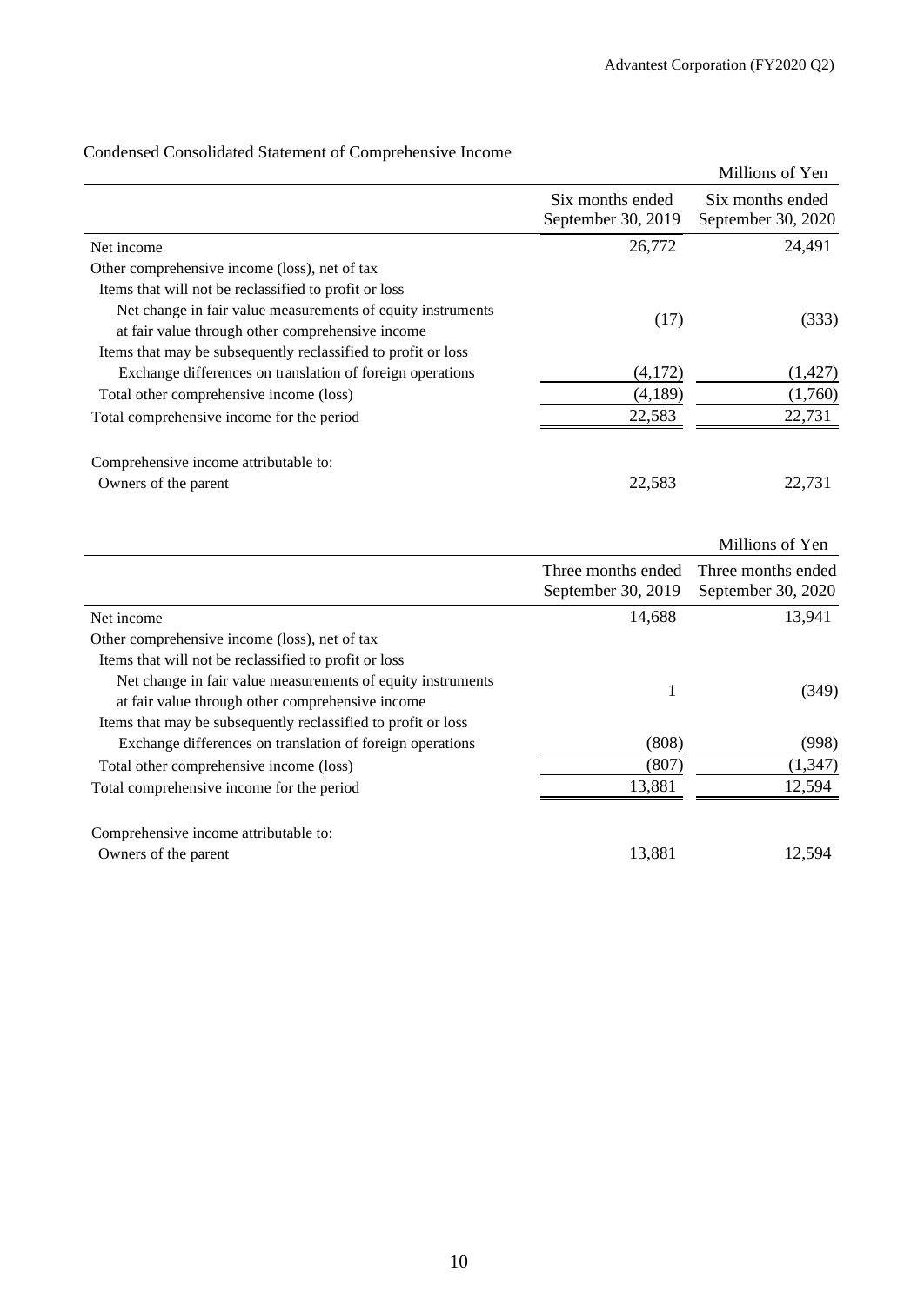### (3) Condensed Consolidated Statement of Changes in Equity

### Six months ended September 30, 2019

|                                                                  |                         |                         |                                             |                      |                                  |          | Millions of Yen |
|------------------------------------------------------------------|-------------------------|-------------------------|---------------------------------------------|----------------------|----------------------------------|----------|-----------------|
|                                                                  |                         |                         | Equity attributable to owners of the parent |                      |                                  |          |                 |
|                                                                  | <b>Share</b><br>capital | <b>Share</b><br>premium | Treasury<br>shares                          | Retained<br>earnings | Other<br>components<br>of equity | Total    | Total<br>Equity |
| Balance as of April 1, 2019                                      | 32,363                  | 43,018                  | (6,262)                                     | 125,927              | 3,685                            | 198,731  | 198,731         |
| Net income                                                       |                         |                         |                                             | 26,772               |                                  | 26,772   | 26,772          |
| Other comprehensive income                                       |                         |                         |                                             |                      | (4,189)                          | (4,189)  | (4,189)         |
| Total comprehensive income for<br>the period                     |                         |                         |                                             | 26,772               | (4,189)                          | 22,583   | 22,583          |
| Purchase of treasury shares                                      |                         |                         | (1,120)                                     |                      |                                  | (1,120)  | (1,120)         |
| Disposal of treasury shares                                      |                         | (261)                   | 2,664                                       | (1,025)              |                                  | 1,378    | 1,378           |
| Dividends                                                        |                         |                         |                                             | (8,309)              |                                  | (8,309)  | (8,309)         |
| Share-based payments                                             |                         | 336                     |                                             |                      |                                  | 336      | 336             |
| Transfer from other components<br>of equity to retained earnings |                         |                         |                                             | 111                  | (111)                            |          |                 |
| Total transactions with the<br>owners                            |                         | 75                      | 1,544                                       | (9,223)              | (111)                            | (7, 715) | (7, 715)        |
| Balance as of September 30, 2019                                 | 32,363                  | 43,093                  | (4,718)                                     | 143,476              | (615)                            | 213,599  | 213,599         |

### Six months ended September 30, 2020

Millions of Yen Equity attributable to owners of the parent Total Equity Share capital Share premium Treasury shares Retained earnings Other components of equity Total Balance as of April 1, 2020  $\overline{32,363}$   $\overline{43,550}$   $\overline{(4,179)}$   $\overline{159,803}$   $\overline{(85)}$   $\overline{231,452}$   $\overline{231,452}$ Net income 24,491 24,491 24,491 24,491 24,491 24,491 24,491 24,491 24,491 24,491 24,491 24,491 24,491 24,491 24,491 24,491 24,491 24,491 24,491  $\alpha$ Other comprehensive income (1,760) (1,760) (1,760) (1,760) (1,760) Total comprehensive income for the period  $24,491$   $(1,760)$   $22,731$   $22,731$ Purchase of treasury shares (13) (11,732) (11,745) (11,745) Disposal of treasury shares (142) 1,357 (539) 676 676 Dividends (8,135) (8,135) (8,135) Share-based payments 518 518 518 518 518 518 518 Total transactions with the owners  $-$  363 (10,375) (8,674)  $-$  (18,686) (18,686) Balance as of September 30, 2020 32,363 43,913 (14,554) 175,620 (1,845) 235,497 235,497 235,497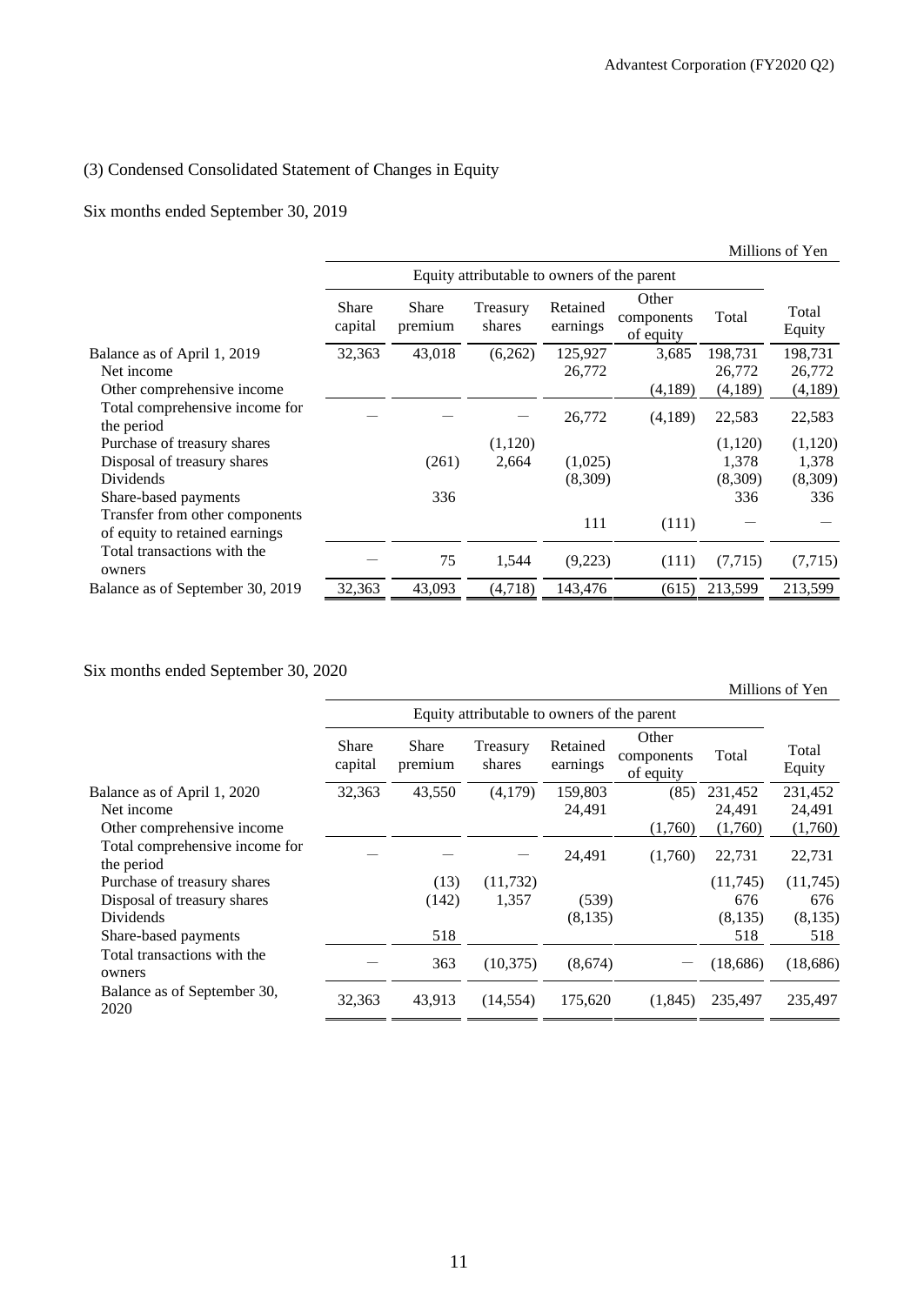(4)Condensed Consolidated Statement of Cash Flows

|                                                                     |                    | Millions of Yen    |
|---------------------------------------------------------------------|--------------------|--------------------|
|                                                                     | Six months ended   | Six months ended   |
|                                                                     | September 30, 2019 | September 30, 2020 |
|                                                                     |                    |                    |
| Cash flows from operating activities:<br>Income before income taxes |                    |                    |
|                                                                     | 33,279             | 29,320             |
| Adjustments to reconcile income before income taxes                 |                    |                    |
| to net cash provided by (used in) operating activities:             |                    |                    |
| Depreciation and amortization                                       | 4,548              | 5,503              |
| Changes in assets and liabilities:                                  |                    |                    |
| Trade and other receivables                                         | 390                | 1,748              |
| <b>Inventories</b>                                                  | 684                | (6,326)            |
| Trade and other payables                                            | (5, 437)           | (3,169)            |
| Warranty provisions                                                 | 132                | 200                |
| Retirement benefit liabilities                                      | 648                | 695                |
| Other                                                               | 2,530              | 1,643              |
| Subtotal                                                            | 36,774             | 29,614             |
| Interest and dividends received                                     | 470                | 87                 |
| Interest paid                                                       | (76)               | (86)               |
| Income taxes paid                                                   | (7,289)            | (5,199)            |
|                                                                     |                    | 24,416             |
| Net cash provided by (used in) operating activities                 | 29,879             |                    |
| Cash flows from investing activities:                               |                    |                    |
| Proceeds from sale of equity instruments                            | 111                |                    |
| Purchases of equity instruments                                     |                    | (6, 817)           |
| Purchases of property, plant and equipment                          | (3,054)            | (5,841)            |
| Purchases of intangible assets                                      | (227)              | (397)              |
| Proceeds from transfer of business                                  |                    | 3,295              |
| Other                                                               | 44                 | 10                 |
|                                                                     |                    |                    |
| Net cash provided by (used in) investing activities                 | (3, 126)           | (9,750)            |
| Cash flows from financing activities:                               |                    |                    |
| Proceeds from disposal of treasury shares                           | 1,378              | 701                |
| Purchases of treasury shares                                        | (1,120)            | (13, 866)          |
| Dividends paid                                                      | (8,302)            | (8,129)            |
| Payments for lease liabilities                                      | (1,038)            | (1,107)            |
| Other                                                               |                    |                    |
|                                                                     |                    |                    |
| Net cash provided by (used in) financing activities                 | (9,082)            | (22, 401)          |
| Net effect of exchange rate changes on cash and cash equivalents    | (2,821)            | (956)              |
| Net change in cash and cash equivalents                             | 14,850             | (8,691)            |
| Cash and cash equivalents at the beginning of period                | 119,943            | 127,703            |
| Cash and cash equivalents at the end of period                      | 134,793            | 119,012            |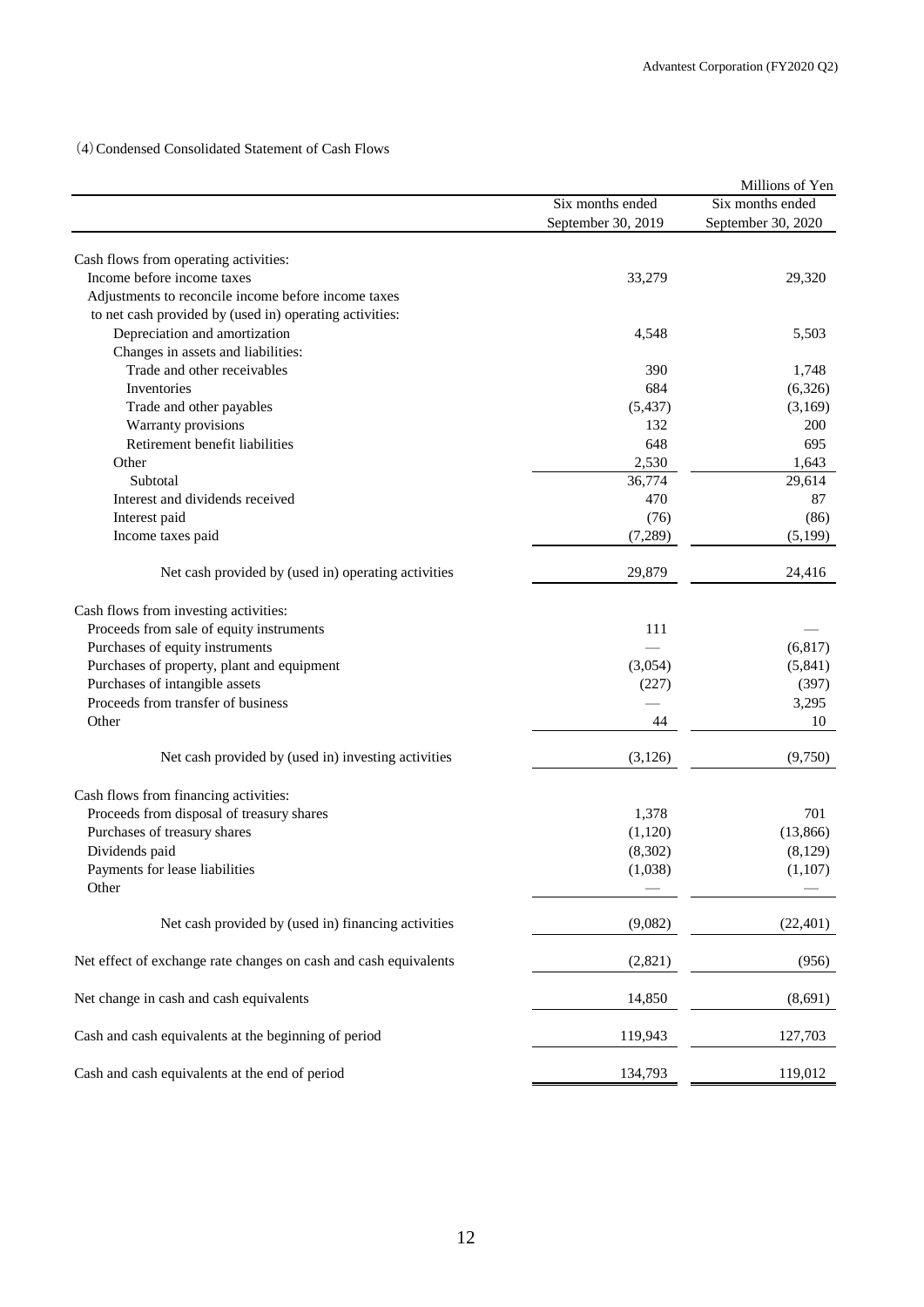## (5) Notes to the Condensed Consolidated Financial Statements

## (Notes on Going Concern): None

### (Segment Information)

### Six months ended September 30, 2019

| $\mathcal{S}_{\text{IA}}$ indities ended $\mathcal{S}_{\text{c}}$ epicinoer $\mathcal{S}_{\text{O}}$ , $\mathcal{Z}_{\text{O}}$ is<br>минону от теп |                                                                         |                                           |                                    |                              |              |  |  |
|-----------------------------------------------------------------------------------------------------------------------------------------------------|-------------------------------------------------------------------------|-------------------------------------------|------------------------------------|------------------------------|--------------|--|--|
|                                                                                                                                                     | Semiconductor<br>and Component<br><b>Test System</b><br><b>Business</b> | Mechatronics<br>System<br><b>Business</b> | Services,<br>Support and<br>Others | Elimination<br>and Corporate | Consolidated |  |  |
| Net sales                                                                                                                                           |                                                                         |                                           |                                    |                              |              |  |  |
| Net sales to unaffiliated customers                                                                                                                 | 102,916                                                                 | 15,986                                    | 18,849                             |                              | 137,751      |  |  |
| Inter-segment sales                                                                                                                                 | 10                                                                      |                                           |                                    | (11)                         |              |  |  |
| Total                                                                                                                                               | 102,926                                                                 | 15,986                                    | 18,850                             | (11)                         | 137,751      |  |  |
| Segment income (loss)<br>(operating income (loss) before<br>share-based compensation expense)                                                       | 36,356                                                                  | (1,553)                                   | 2,117                              | (3,643)                      | 33,277       |  |  |
| Adjustment:<br>Share-based compensation expense                                                                                                     |                                                                         |                                           |                                    |                              | (399)        |  |  |
| Operating income                                                                                                                                    |                                                                         |                                           |                                    |                              | 32,878       |  |  |
| Financial income                                                                                                                                    |                                                                         |                                           |                                    |                              | 476          |  |  |
| Financial expenses                                                                                                                                  |                                                                         |                                           |                                    |                              | (75)         |  |  |
| Income before income taxes                                                                                                                          |                                                                         |                                           |                                    |                              | 33,279       |  |  |

Six months ended September 30, 2020 Millions of Yen

| $\mu$ . months ended september $\sigma$ , 2020                                                | Semiconductor<br>and Component<br><b>Test System</b><br><b>Business</b> | Mechatronics<br>System<br><b>Business</b> | Services,<br>Support and<br>Others | Elimination<br>and Corporate | Consolidated |
|-----------------------------------------------------------------------------------------------|-------------------------------------------------------------------------|-------------------------------------------|------------------------------------|------------------------------|--------------|
| Net sales                                                                                     |                                                                         |                                           |                                    |                              |              |
| Net sales to unaffiliated customers                                                           | 89,499                                                                  | 20,381                                    | 34,222                             |                              | 144,102      |
| Inter-segment sales                                                                           | 334                                                                     |                                           |                                    | (334)                        |              |
| Total                                                                                         | 89,833                                                                  | 20,381                                    | 34,222                             | (334)                        | 144,102      |
| Segment income (loss)<br>(operating income (loss) before<br>share-based compensation expense) | 24,812                                                                  | 3,647                                     | 6,965                              | (3,884)                      | 31,540       |
| Adjustment:<br>Share-based compensation expense                                               |                                                                         |                                           |                                    |                              | (603)        |
| Operating income                                                                              |                                                                         |                                           |                                    |                              | 30,937       |
| Financial income                                                                              |                                                                         |                                           |                                    |                              | 78           |
| Financial expenses                                                                            |                                                                         |                                           |                                    |                              | (1,695)      |
| Income before income taxes                                                                    |                                                                         |                                           |                                    |                              | 29,320       |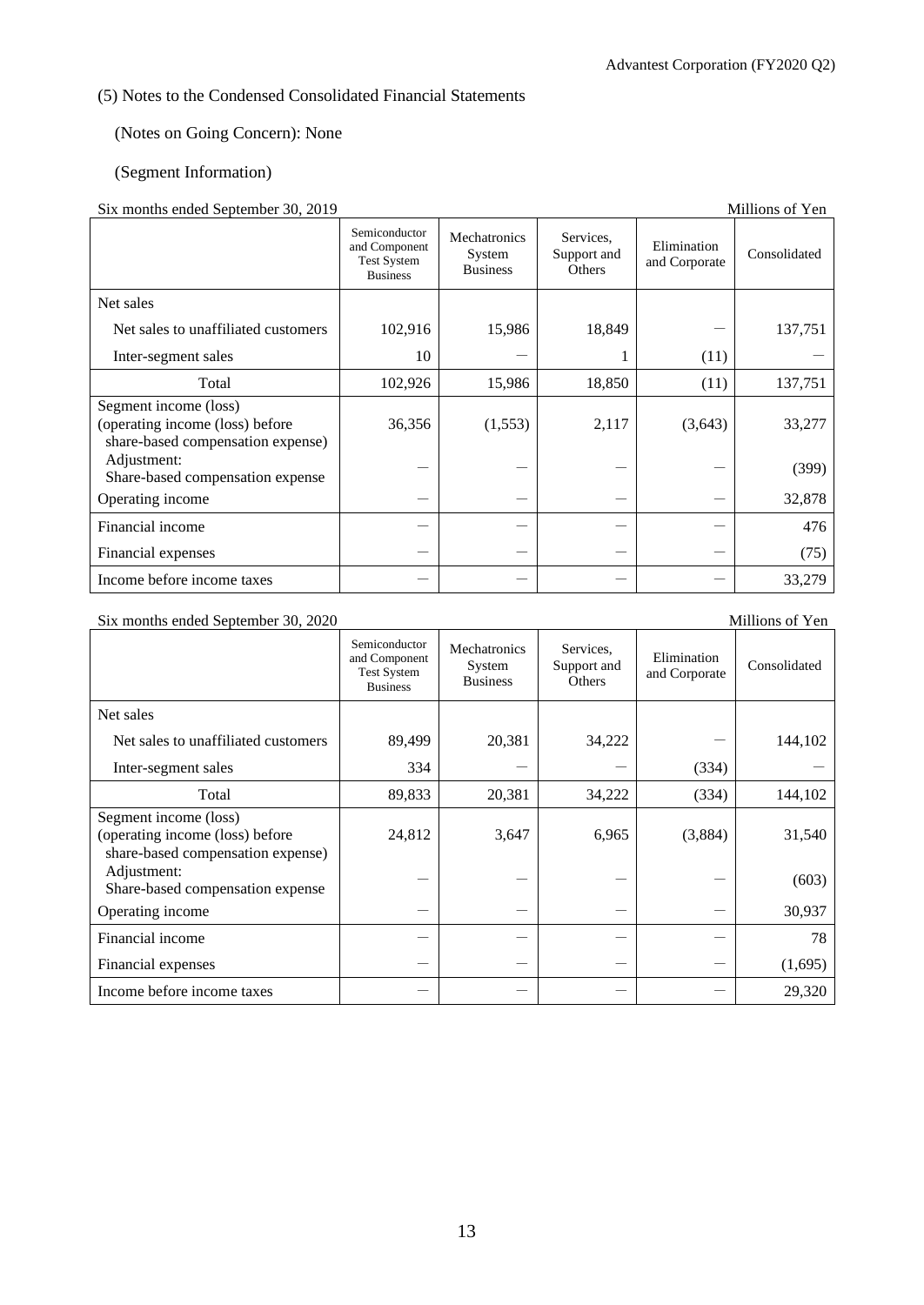### Advantest Corporation (FY2020 Q2)

Three months ended September 30, 2019 Millions of Yen

| $\frac{1}{2}$ . The moments of $\frac{1}{2}$ of $\frac{1}{2}$ . The moment of $\frac{1}{2}$ of $\frac{1}{2}$ |                                                                         |                                           |                                    |                              |              |
|--------------------------------------------------------------------------------------------------------------|-------------------------------------------------------------------------|-------------------------------------------|------------------------------------|------------------------------|--------------|
|                                                                                                              | Semiconductor<br>and Component<br><b>Test System</b><br><b>Business</b> | Mechatronics<br>System<br><b>Business</b> | Services.<br>Support and<br>Others | Elimination<br>and Corporate | Consolidated |
| Net sales                                                                                                    |                                                                         |                                           |                                    |                              |              |
| Net sales to unaffiliated customers                                                                          | 52,007                                                                  | 9,341                                     | 10,238                             |                              | 71,586       |
| Inter-segment sales                                                                                          |                                                                         |                                           |                                    | (1)                          |              |
| Total                                                                                                        | 52,007                                                                  | 9,341                                     | 10,239                             | (1)                          | 71,586       |
| Segment income (loss)<br>(operating income (loss) before<br>share-based compensation expense)                | 18,697                                                                  | (601)                                     | 1,604                              | (1,732)                      | 17,968       |
| Adjustment:<br>Share-based compensation expense                                                              |                                                                         |                                           |                                    |                              | (250)        |
| Operating income                                                                                             |                                                                         |                                           |                                    |                              | 17,718       |
| Financial income                                                                                             |                                                                         |                                           |                                    |                              | 650          |
| Financial expenses                                                                                           |                                                                         |                                           |                                    |                              | (38)         |
| Income before income taxes                                                                                   |                                                                         |                                           |                                    |                              | 18,330       |

#### Three months ended September 30, 2020 Millions of Yen

Semiconductor and Component Test System Business Mechatronics System Business Services, Support and **Others** Elimination Elimination Consolidated<br>and Corporate Consolidated Net sales Net sales to unaffiliated customers  $\begin{vmatrix} 47,540 & 11,502 & 18,335 \end{vmatrix}$   $\begin{vmatrix} 1,502 & 18,335 \end{vmatrix}$   $\begin{vmatrix} -1 & 77,377 \end{vmatrix}$ Inter-segment sales  $2 \mid -| -| -|$  (2) Total 17,542 11,502 18,335 (2) 77,377 Segment income (loss) (operating income (loss) before share-based compensation expense) 12,998 3,464 3,252 (2,007) 17,707 Adjustment:  $S<sub>h</sub>$  -  $S<sub>h</sub>$  -  $S<sub>h</sub>$  -  $S<sub>h</sub>$  -  $S<sub>h</sub>$  -  $S<sub>h</sub>$  -  $S<sub>h</sub>$  -  $S<sub>h</sub>$  -  $S<sub>h</sub>$  -  $S<sub>h</sub>$  -  $S<sub>h</sub>$  -  $S<sub>h</sub>$  -  $S<sub>h</sub>$  -  $S<sub>h</sub>$  -  $S<sub>h</sub>$  -  $S<sub>h</sub>$  -  $S<sub>h</sub>$  - Operating income  $17,479$ Financial income - - - - 32 Financial expenses  $(1.086)$ Income before income taxes  $16,425$ 

(Notes)

1. Advantest uses the operating income (loss) before share-based compensation expense for management's analysis of business segment results.

2. Share-based compensation expense represents expenses for stock options and performance-based stock remuneration expense.

3. Segment income (loss) is presented on the basis of operating income (loss) before share-based compensation expense.

4. Inter-segment sales are based on market prices.

5. Adjustments to segment income (loss) in Corporate principally represent corporate general and administrative expenses and research and development expenses related to fundamental research activities that are not allocated to operating segments.

6. For the mechatronics system business, (Y) 2,451 million income is included for the six and three months ended September 30, 2020, respectively. This is due to the transfer of probe card business on July 30, 2020.